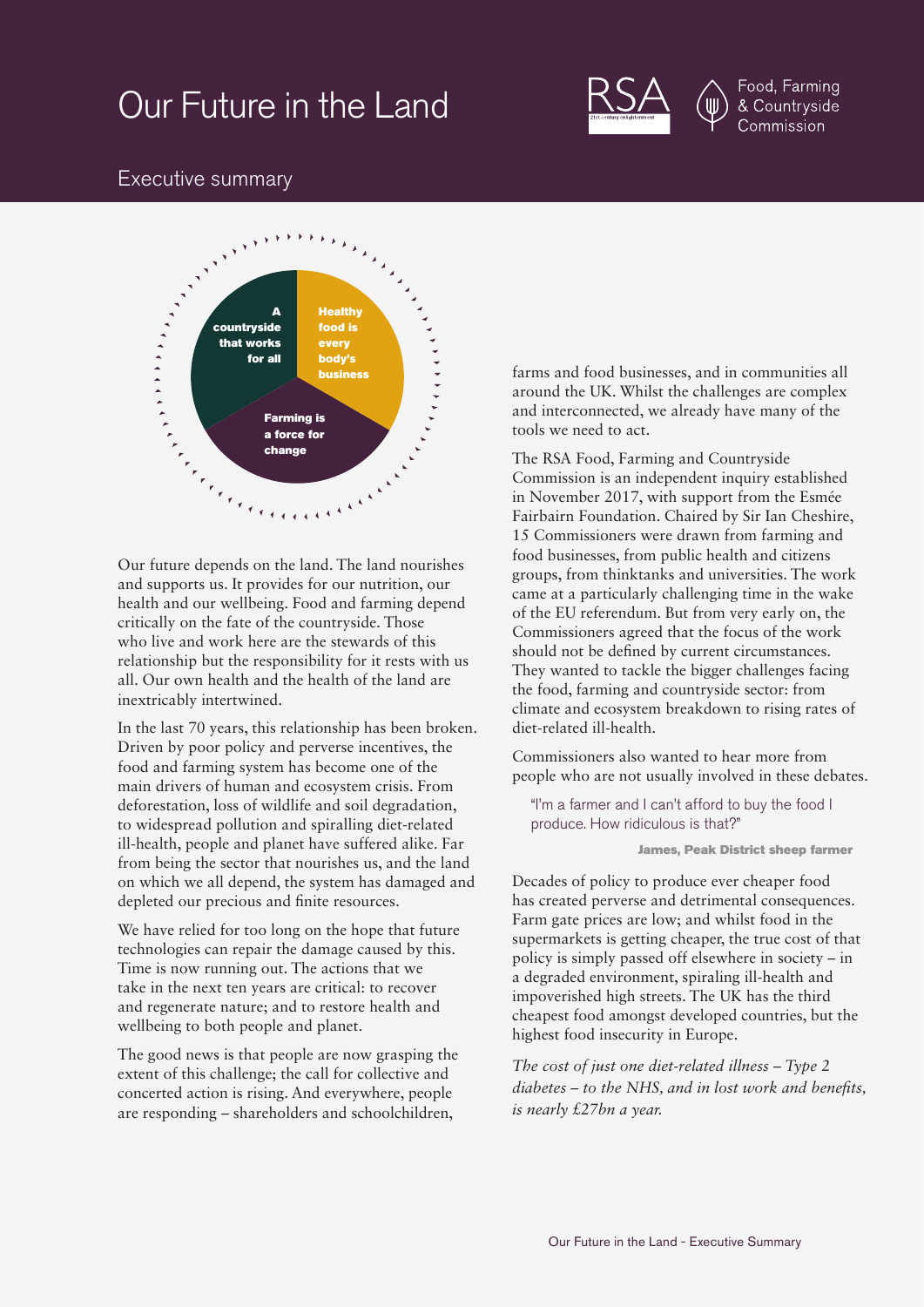"Tell you what lads, you'd want a thick skin to be a farmer right now. Only a matter of time until someone blames us for the disappearance of Shergar & Jimmy Hoffa..."

#### @willpenrievans on Twitter

Many farmers are at a loss to know what to do for the best. Agroecology or high-tech solutions? More intensification, extensification or diversification? And how to disinvest from investments made in good faith? We found farmers open to change but anxious, and locked into their current business models by debt, skills or circumstance.

*In the UK, agriculture contributes 11 percent of GHG emissions, and is the biggest driver of wildlife loss, with 67 percent decline in the abundance of priority species since 1970 and 13 percent of them now close to extinction.* 

"People come here for the lifestyle. That's great, don't get me wrong. But will they stand for the council? Will they coach the kids' football team? Because at the same time the local bloke driving a tractor for £14,000 a year hasn't got a hope of living in this village."

Mark, Nottinghamshire

Nowhere do conflicts in food, farming and the countryside show up more than in discussions about how we use our land and who decides. Debates have become polarised and it is the ground on which the battles for the future of farming and the countryside are being fought.

*Only 8 percent of rural homes are affordable, compared to 20 percent in urban areas; weekly transport costs average £132 in rural areas compared to £71 in urban areas.* 

During our inquiry we heard many examples of people already taking action. Inspired by them, and as we conclude this phase of our work, the Commission's recommendations for actions are underpinned by three interdependent principles:

- 1. Healthy food is every body's business
- 2. Farming is a force for change
- 3. The countryside has to work for everyone

We also propose a framework for change to speed up the transition to a more sustainable food and farming system, where radical ambitions can be implemented at scale and at pace, through practical actions by governments, businesses and citizens.

#### Healthy food is every body's business

Healthier and life-enhancing diets mean more and better fresh fruit, vegetables, nuts and pulses, less and better meat and dairy, with livestock products coming from climate and nature-friendly production, with zero food waste, and rebuilding our connections with food producers and with each other.

Much attention is directed towards the challenge of feeding nine billion people by 2030. But we already produce more than enough for everyone in the world to eat well. Today, it is inefficiently and unsustainably produced, profligately wasted and unfairly distributed.

To understand how UK farming could contribute to a more sustainable and healthy diet, we explored reactions to this year's high-profile call from the EAT-Lancet Commission which included a recommendation to move to more plant-based diets. We brought farmers and others together with EAT-Lancet scientists, to model scenarios sensitive to the UK's specific conditions. The results highlighted significant areas of convergence, supporting sustainably-produced pasture-fed livestock to make the best of the UK landscape and climate.

This is the time for an historic drive to put health at the heart of our food system. Government holds many of the key levers and must take the lead, in partnerships with businesses and civil society. All effort, policy, legislation, money and resources must be directed towards implementing and accelerating a transition plan for climate, nature, and public health and wellbeing.

#### We recommend:

- 1. Levelling the playing field for a fair food system – good food must become good business
- 2. Committing to grow the UK supply of fruit, vegetables, nuts and pulses, and products from UK sustainable agriculture, and to using them more in everyday foods
- 3. Implementing world-leading public procurement, using this powerful tool to transform the market
- 4. Establishing collaborative community food plans help inform and implement national food strategies and meet the different needs of communities around the UK
- 5. Reconnecting people and nature to boost health and wellbeing

Farming is a force for change, unleashing a fourth agricultural revolution driven by public values

The case for change is now urgent and unassailable - farming systems must change radically to become more sustainable. This is a challenge as fundamental as decarbonising our energy system. Many farmers around the world are picking up the challenge and the opportunities with courage and commitment. But some were sceptical about the practicality, fairness or impact of future environmental payments.

In a series of polls and focus groups, we asked farmers what it would take to help them, and the industry as a whole, to transition sustainably. Their priorities were:

- A predictable policy environment a clear and reliable framework to unlock investment and allow strategic planning
- Relevant innovation public research investment that matches what farmers need
- Peer-to-peer support technical, business and social support go hand-in-hand in a sector under pressure
- Fair prices and stable markets a decent income from their produce so farmers can save, plan and reinvest
- Access to innovative finance farmers are being asked to adapt to an uncertain future, and need investors and lenders ready to share the risk

Changing farming systems is a serious and long-term task. We propose a transition plan for agriculture that applies ecological principles to food and farming systems, optimising interactions between plants, animals, humans and the environment, as well as with the social components of a fair and sustainable food system – a fourth agricultural revolution.

Far from being a revolution that leaves victims in its wake, we want to place farmers in the driving seat to design and lead the change. Working together with industry, stakeholders and government, a transition plan to 2030 must be backed by fair investment, and function from farm scale through landscape scale to national scale.

We recommend:

- 1. Designing and implementing a ten-year transition plan for sustainable, agroecological farming by 2030
- 2. Backing innovation by farmers to unleash a fourth agricultural revolution
- 3. Making sure every farmer can get trusted, independent advice by training a cadre of peer mentors and farmer support networks
- 4. Boosting cooperation and collaboration by extending support for Producer Organisations to all sectors
- 5. Establishing a National Agroecology Development Bank to accelerate a fair and sustainable transition

## A countryside that works for all, and rural communities are a powerhouse for a fair and green economy

How do we best manage all our land for farming, for nature, for climate adaption, for habitat restoration, for housing, infrastructure, energy and industry? This isn't about a new spatial plan; it is about taking a farsighted, whole systems and systematic view.

Whilst around one percent of people are employed in agriculture, around 72 percent of UK land is farmed. People are part of the landscape; they shape it and are shaped by it. The beauty of the countryside contributes to the local and national identities of rural and urban people alike. Access to the countryside and to the natural world is crucial to wellbeing. This requires flourishing rural economies to sustain vibrant, living, working communities.

It is also in and on the land that new work is needed to respond to the well-rehearsed global challenges. The world of work is changing fast. Amidst the talk of disruptive technologies and their impact on careers, we also need to ask, what is the work needed right now to recover fragile natural and human systems and who will do it? The fierce sense of urgency to tackle the climate emergency is well expressed amongst young people, who will be hurt most directly by degraded ecosystems.